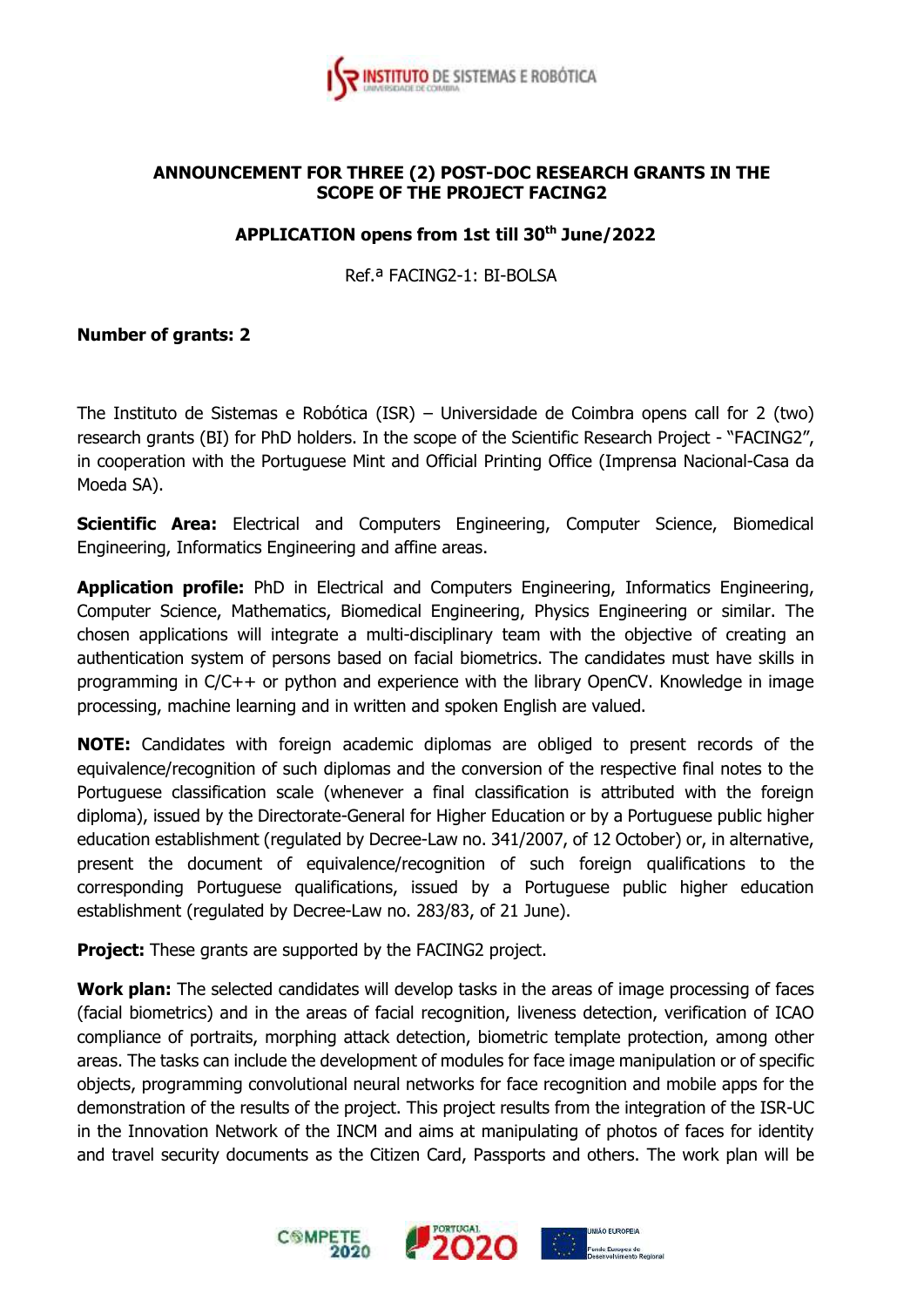

adapted for the selected candidates in order to work in the development of high-end technologic products using research methods and algorithms in the area of recognition and machine learning.

**Regime:** The attribution of the grant does not generate or entitle a relation of a legal-labour nature, it is undertaken in an exclusive dedication regime and the fellow is granted with the Fellow Statute of the Instituto de Sistemas e Robótica – Universidade de Coimbra, according to Research Grant Statute or the Regulation of Research Grants of the Fundação para a Ciência e a Tecnologia, I.P., both in its actual wording.

**Location:** The Works will take place at the Instituto de Sistemas e Robótica – Universidade de Coimbra.

**Duration:** The Grants have a duration of 24 months, renewable for periods of 12 months, until the limit of 36 months, depending on the merit evaluation. The beginning of the Grant is expected for July or August of 2022.

**Scientific orientation:** Professor Doutor Nuno Miguel Mendonça da Silva Gonçalves.

**Finantial conditions:** The amount of the Grant is **1.686,00€** corresponding to the monthly compensation stipulated in the FCT table (https://www.fct.pt/apoios/bolsas/valores.phtml.en), plus social security (Seguro Social Voluntário, first level contributions), if the candidate opt for it, and personal accidents insurance. The payment will be made by check. This amount will not be increased during the entire period of the grant duration.

**Selection method:** Curricular evaluation (50%), and interview (50%) to the best applications at the Curricular Evaluation phase.

## **Selection and attribution criteria:**

In the curricular evaluation (50%) will be considered the following criteria: global merit of the curriculum vitae (40%) and adequation of the candidate to the project (60%).

In the interview (50%) for the best 3 candidates of the Curricular Evaluation will evaluate the motivation degree and the commitment for the task to develop.

The candidates with a final evaluation of 3.5 in the scale of 5 values will be excluded. The jury reserve the right to don't attribute the Grant in the case of no candidate has the required profile.

**Jury:** President: Professor Dr. Nuno Miguel Mendonça da Silva Gonçalves; Members: Dr. João Sena Marcos and Dr. Luiz Schirmer.

**Publication of the results**: The evaluation results will be announced within 90 days after the end of the applications submission deadline, by notifying the applicants via email. After the announcement of the results, candidates are considered automatically notified to, if they wish to do so, comment on the results on a preliminary hearing period within 10 days after that date. After this, the selected candidates will have to declare in writing their acceptance. Unless a justification worthy of consideration is presented, if the declaration is not submitted within the referred period, it is considered that the candidate waivers the grant. In case of resignation or withdrawal of the